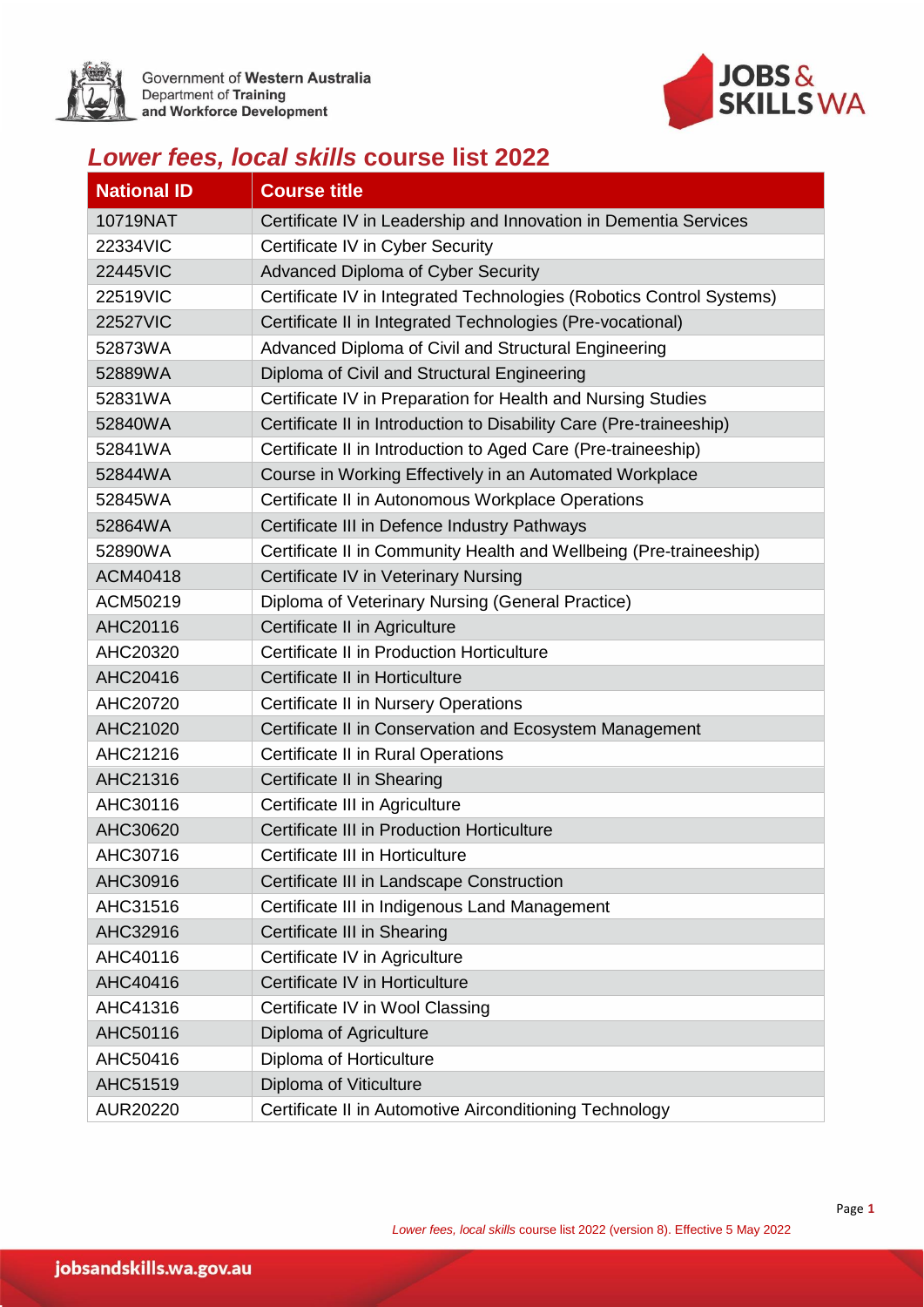| <b>National ID</b> | <b>Course title</b>                                                  |
|--------------------|----------------------------------------------------------------------|
| <b>AUR20720</b>    | Certificate II in Automotive Vocational Preparation                  |
| AUR30320           | Certificate III in Automotive Electrical Technology                  |
| AUR30420           | Certificate III in Agricultural Mechanical Technology                |
| AUR30520           | Certificate III in Marine Mechanical Technology                      |
| AUR30620           | Certificate III in Light Vehicle Mechanical Technology               |
| AUR30720           | Certificate III in Outdoor Power Equipment Technology                |
| AUR30820           | Certificate III in Motorcycle Mechanical Technology                  |
| AUR31120           | Certificate III in Heavy Commercial Vehicle Mechanical Technology    |
| AUR31220           | Certificate III in Mobile Plant Technology                           |
| AUR32120           | Certificate III in Automotive Body Repair Technology                 |
| AVI50119           | Diploma of Aviation (Aviation Management)                            |
| <b>BSB40120</b>    | Certificate IV in Business                                           |
| <b>BSB40420</b>    | Certificate IV in Human Resource Management                          |
| <b>BSB40920</b>    | Certificate IV in Project Management Practice                        |
| <b>BSB50820</b>    | Diploma of Project Management                                        |
| <b>BSB51319</b>    | Diploma of Work Health and Safety                                    |
| CHC22015           | <b>Certificate II in Community Services</b>                          |
| CHC30121           | Certificate III in Early Childhood Education and Care                |
| CHC30221           | Certificate III in School Based Education Support                    |
| CHC32015           | <b>Certificate III in Community Services</b>                         |
| CHC33015           | Certificate III in Individual Support (Specialist streams available) |
| CHC40113           | Certificate IV in School Age Education and Care                      |
| CHC40413           | Certificate IV in Youth Work                                         |
| CHC42015           | <b>Certificate IV in Community Services</b>                          |
| CHC43015           | Certificate IV in Ageing Support                                     |
| CHC43115           | Certificate IV in Disability                                         |
| CHC43215           | Certificate IV in Alcohol and Other Drugs                            |
| CHC43315           | Certificate IV in Mental Health                                      |
| CHC43515           | Certificate IV in Mental Health Peer Work                            |
| CHC50121           | Diploma of Early Childhood Education and Care                        |
| CHC50221           | Diploma of School Age Education and Care                             |
| CHC50413           | Diploma of Youth Work                                                |
| CHC51015           | Diploma of Counselling                                               |
| CHC51115           | Diploma of Financial Counselling                                     |
| CHC52015           | <b>Diploma of Community Services</b>                                 |
| CHC53315           | Diploma of Mental Health                                             |
| CPC10120           | Certificate I in Construction                                        |
| CPC20120           | Certificate II in Construction                                       |
| CPC20220           | Certificate II in Construction Pathways                              |
| CPC20720           | Certificate II in Drainage                                           |
| CPC30220           | Certificate III in Carpentry                                         |
| CPC30620           | Certificate III in Painting and Decorating                           |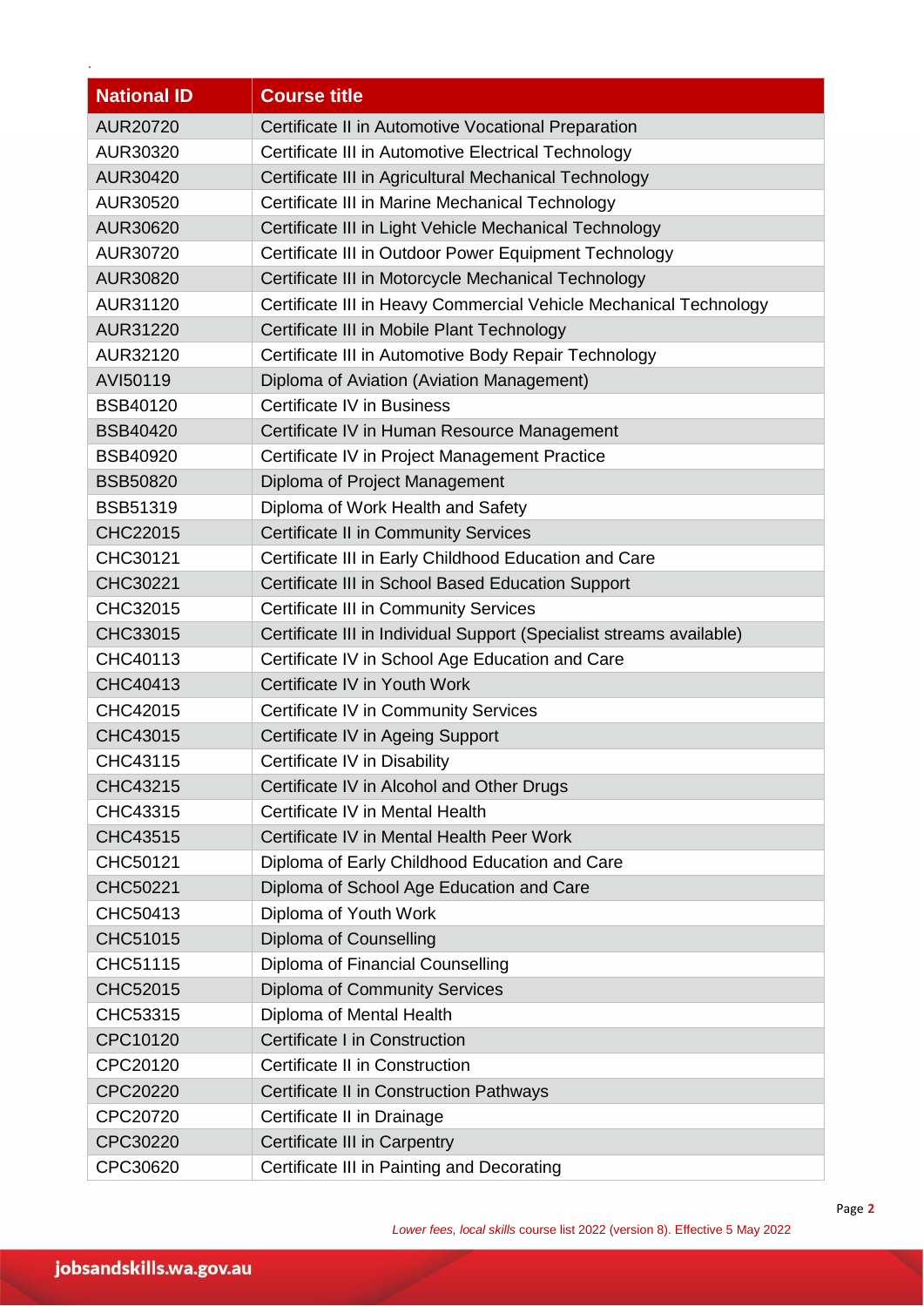| <b>National ID</b> | <b>Course title</b>                                                                              |
|--------------------|--------------------------------------------------------------------------------------------------|
| CPC30720           | Certificate III in Rigging                                                                       |
| CPC31020           | Certificate III in Solid Plastering                                                              |
| CPC31220           | Certificate III in Wall and Ceiling Lining                                                       |
| CPC31320           | Certificate III in Wall and Floor Tiling                                                         |
| CPC32011           | Certificate III in Carpentry and Joinery                                                         |
| CPC32320           | Certificate III in Stonemasonry (Monumental/Installation)                                        |
| CPC32420           | Certificate III in Plumbing                                                                      |
| CPC32620           | Certificate III in Roof Plumbing                                                                 |
| CPC33020           | Certificate III in Bricklaying/Blocklaying                                                       |
| CPC40120           | Certificate IV in Building and Construction                                                      |
| CPC40320           | Certificate IV in Building Project Support                                                       |
| CPC40920           | Certificate IV in Plumbing and Services                                                          |
| CPC50220           | Diploma of Building and Construction (Building)                                                  |
| CPC60121           | Advanced Diploma of Building Surveying                                                           |
| CPP30221           | Certificate III in Surveying and Spatial Information Services                                    |
| CPP30321           | <b>Certificate III in Cleaning Operations</b>                                                    |
| CPP40121           | Certificate IV in Residential Building Drafting                                                  |
| CPP41721           | Certificate IV in Surveying and Spatial Information Services                                     |
| CPP50121           | Diploma of Surveying                                                                             |
| CPP60121           | Advanced Diploma of Surveying                                                                    |
| FBP30521           | Certificate III in Baking                                                                        |
| FWP30216           | Certificate III in Harvesting and Haulage                                                        |
| <b>HLT23215</b>    | Certificate II in Health Support Services                                                        |
| HLT30113           | Certificate III in Aboriginal and/or Torres Strait Islander Primary Health<br>Care               |
| <b>HLT33015</b>    | Certificate III in Allied Health Assistance                                                      |
| <b>HLT35021</b>    | Certificate III in Dental Assisting                                                              |
| <b>HLT35115</b>    | Certificate III in Dental Laboratory Assisting                                                   |
| <b>HLT37215</b>    | Certificate III in Pathology Collection                                                          |
| HLT40213           | Certificate IV in Aboriginal and/or Torres Strait Islander Primary<br><b>Healthcare Practice</b> |
| <b>HLT43015</b>    | Certificate IV in Allied Health Assistance                                                       |
| <b>HLT45015</b>    | Certificate IV in Dental Assisting                                                               |
| <b>HLT47115</b>    | Certificate IV in Hospital/Health Services Pharmacy Support                                      |
| <b>HLT52015</b>    | Diploma of Remedial Massage                                                                      |
| <b>HLT54121</b>    | Diploma of Nursing                                                                               |
| <b>HLT57915</b>    | Diploma of Anaesthetic Technology                                                                |
| ICT30120           | Certificate III in Information Technology                                                        |
| ICT30419           | Certificate III in Telecommunications Network Build and Operation                                |
| ICT30519           | Certificate III in Telecommunications Technology                                                 |
| ICT40120           | Certificate IV in Information Technology                                                         |
| ICT50220           | Diploma of Information Technology                                                                |
| ICT60220           | Advanced Diploma of Information Technology                                                       |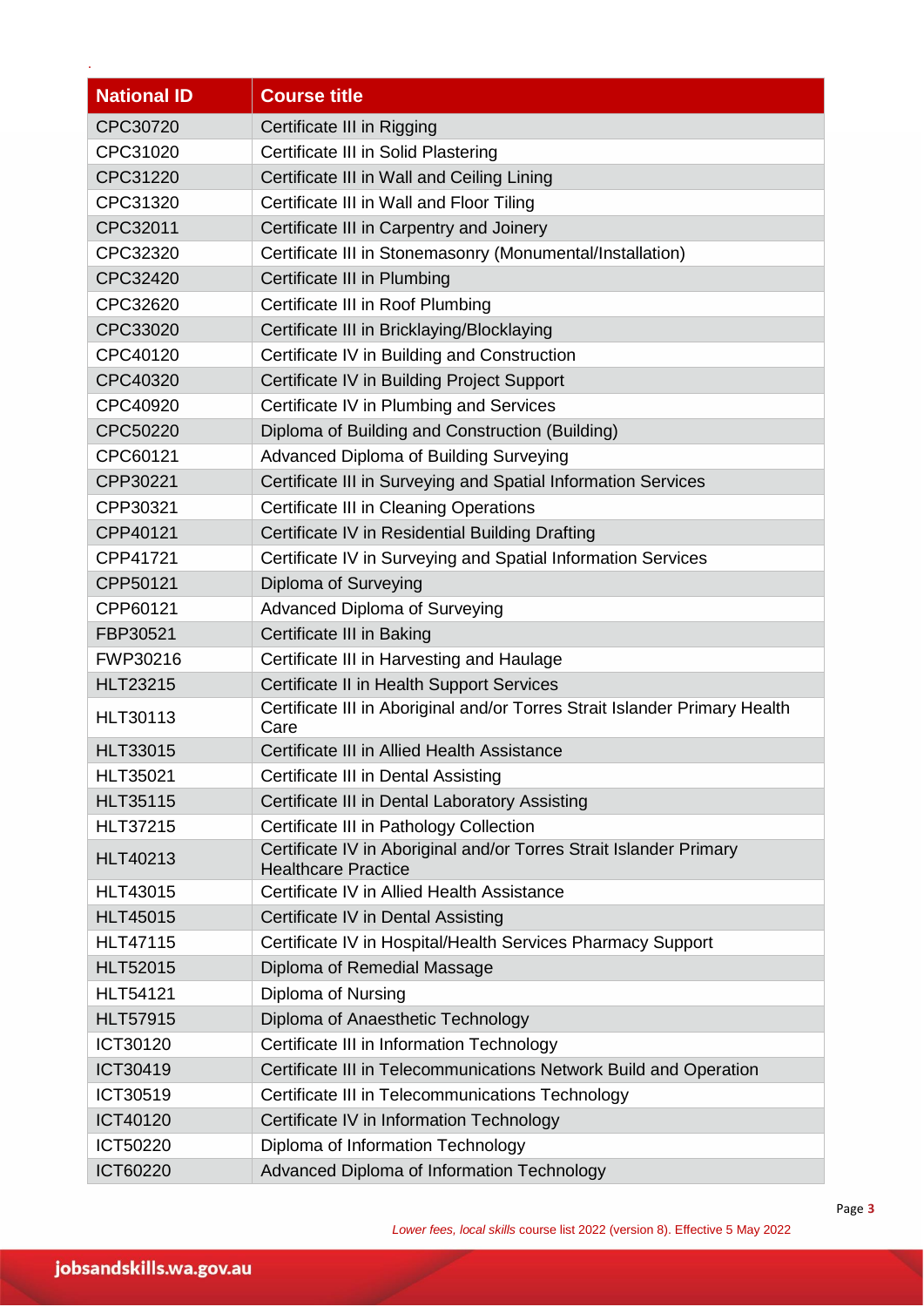| <b>National ID</b> | <b>Course title</b>                                                                   |
|--------------------|---------------------------------------------------------------------------------------|
| MAR20321           | Certificate II in Maritime Operations (Coxswain Grade 1 Near Coastal)                 |
| MAR30220           | Certificate III in Maritime Operations (Integrated Rating)                            |
| MAR30821           | Certificate III in Maritime Operations (Marine Engine Driver Grade 2 Near<br>Coastal) |
| MAR30921           | Certificate III in Maritime Operations (Master Up To 24 Metres Near<br>Coastal)       |
| MAR40220           | Certificate IV in Maritime Operations (Marine Engine Driver Grade 1 Near<br>Coastal)  |
| MAR40320           | Certificate IV in Maritime Operations (Master Up To 35 Metres Near<br>Coastal)        |
| MAR50120           | Diploma of Marine Engineering                                                         |
| MAR50320           | Diploma of Maritime Operations                                                        |
| MAR60120           | Advanced Diploma of Marine Engineering (Class 1)                                      |
| MAR60220           | Advanced Diploma of Maritime Operations (Master Unlimited)                            |
| MEM20413           | Certificate II in Engineering Pathways                                                |
| MEM30205           | Certificate III in Engineering - Mechanical Trade (Specialist streams<br>available)   |
| MEM30305           | Certificate III in Engineering - Fabrication Trade (Specialist streams<br>available)  |
| MEM30505           | Certificate III in Engineering - Technical                                            |
| MEM30705           | Certificate III in Marine Craft Construction                                          |
| MEM31119           | Certificate III in Engineering - Composites Trade                                     |
| MEM31219           | Certificate III in Engineering - Industrial Electrician                               |
| MEM40119           | Certificate IV in Engineering                                                         |
| MEM50119           | Diploma of Engineering - Advanced Trade                                               |
| MEM50212           | Diploma of Engineering - Technical                                                    |
| MEM60112           | <b>Advanced Diploma of Engineering</b>                                                |
| MSF30418           | Certificate III in Glass and Glazing                                                  |
| MSF31113           | Certificate III in Cabinet Making                                                     |
| MSL30118           | Certificate III in Laboratory Skills                                                  |
| MSL40118           | Certificate IV in Laboratory Techniques                                               |
| MSL50118           | Diploma of Laboratory Technology                                                      |
| MSM30116           | Certificate III in Process Manufacturing                                              |
| PMA20116           | Certificate II in Process Plant Operations                                            |
| PMA30120           | Certificate III in Process Plant Operations                                           |
| PMA40116           | Certificate IV in Process Plant Technology                                            |
| PMA50116           | Diploma of Process Plant Technology                                                   |
| PMA60116           | Advanced Diploma of Process Plant Technology                                          |
| PMB30121           | Certificate III in Polymer Processing                                                 |
| PSP51018           | Diploma of Auslan                                                                     |
| RII20120           | Certificate II in Resources and Infrastructure Work Preparation                       |
| RII20220           | Certificate II in Surface Extraction Operations                                       |
| RII20520           | Certificate II in Resource Processing                                                 |
| RII20720           | Certificate II in Civil Construction                                                  |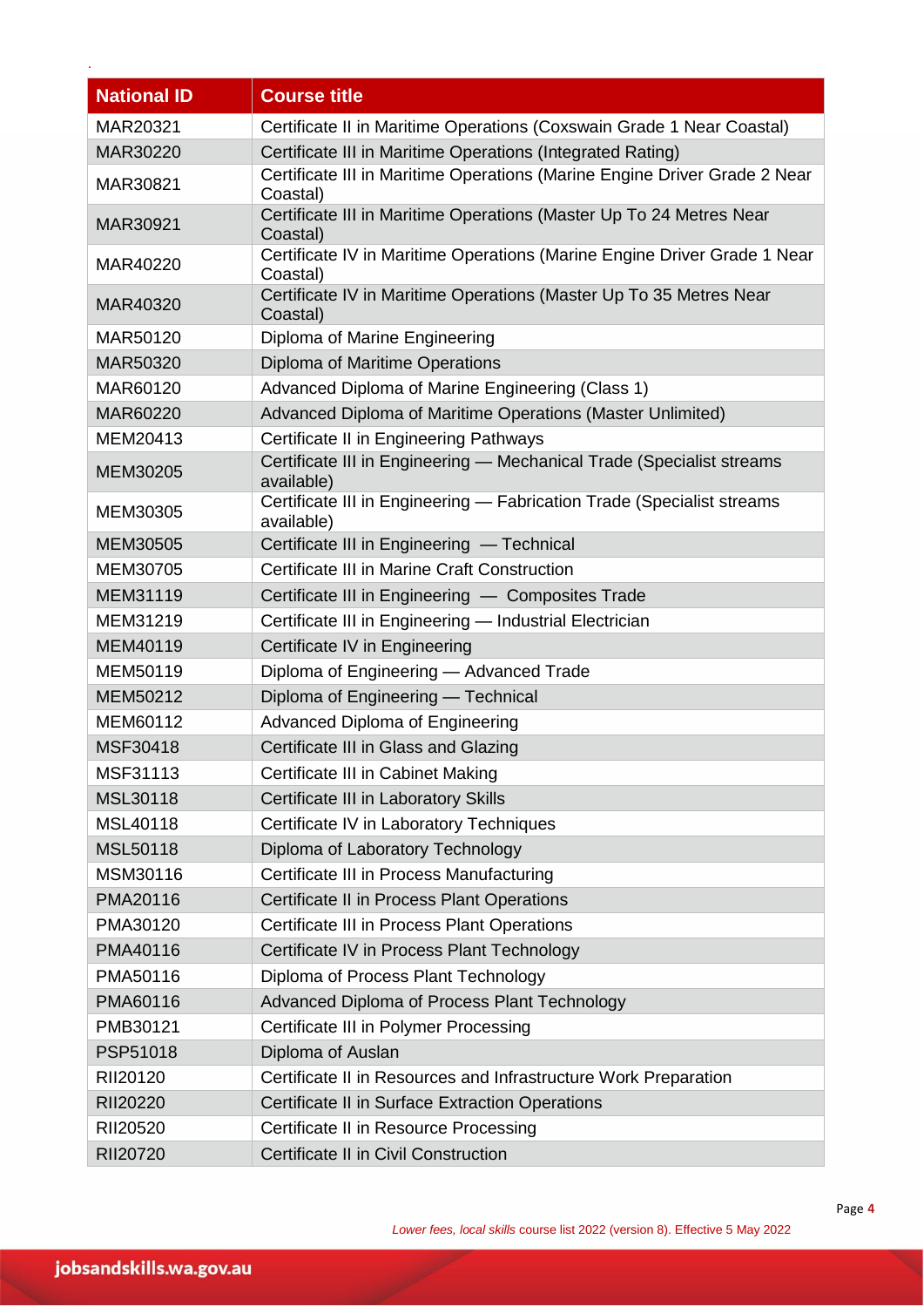| <b>National ID</b> | <b>Course title</b>                                                                               |
|--------------------|---------------------------------------------------------------------------------------------------|
| RII20920           | <b>Certificate II in Drilling Operations</b>                                                      |
| RII30120           | Certificate III in Surface Extraction Operations                                                  |
| RII30420           | Certificate III in Resource Processing                                                            |
| RII30520           | Certificate III in Mining Exploration                                                             |
| RII30820           | Certificate III in Civil Construction Plant Operations                                            |
| RII30920           | Certificate III in Civil Construction                                                             |
| RII31619           | Certificate III in Trenchless Technology                                                          |
| RII31820           | Certificate III in Drilling Operations                                                            |
| RII40520           | Certificate IV in Resource Processing                                                             |
| RII40720           | Certificate IV in Civil Construction                                                              |
| RII40920           | Certificate IV in Drilling Operations                                                             |
| RII50520           | Diploma of Civil Construction Design                                                              |
| SFI20119           | Certificate II in Aquaculture                                                                     |
| SIR30116           | Certificate III in Community Pharmacy                                                             |
| SIR30216           | <b>Certificate III in Retail</b>                                                                  |
| SIR40316           | Certificate IV in Retail Management                                                               |
| SIT20316           | Certificate II in Hospitality                                                                     |
| SIT20416           | Certificate II in Kitchen Operations                                                              |
| SIT30116           | <b>Certificate III in Tourism</b>                                                                 |
| SIT30316           | <b>Certificate III in Guiding</b>                                                                 |
| SIT30516           | <b>Certificate III in Events</b>                                                                  |
| SIT30616           | Certificate III in Hospitality                                                                    |
| SIT30816           | Certificate III in Commercial Cookery                                                             |
| SIT31016           | Certificate III in Patisserie                                                                     |
| SIT40416           | Certificate IV in Hospitality                                                                     |
| SIT40516           | Certificate IV in Commercial Cookery                                                              |
| SIT40716           | Certificate IV in Patisserie                                                                      |
| SIT50416           | Diploma of Hospitality Management                                                                 |
| SIT60316           | Advanced Diploma of Hospitality Management                                                        |
| TAE40116           | Certificate IV in Training and Assessment                                                         |
| TAE50216           | Diploma of Training Design and Development                                                        |
| <b>TLI30121</b>    | Certificate III in Mobile Crane Operations                                                        |
| <b>TLI31221</b>    | <b>Certificate III in Driving Operations</b>                                                      |
| TLI40321           | Certificate IV in Logistics                                                                       |
| TLI41321           | Certificate IV in Transport and Logistics (Road Transport - Heavy<br>Vehicle Driving Instruction) |
| <b>TLI42621</b>    | Certificate IV in Train Driving                                                                   |
| <b>TLI50221</b>    | Diploma of Logistics                                                                              |
| <b>UEE30820</b>    | Certificate III in Electrotechnology Electrician                                                  |
| <b>UEE40420</b>    | Certificate IV in Electrical - Instrumentation                                                    |
| <b>UEE42620</b>    | Certificate IV in Hazardous Areas - Electrical                                                    |
| <b>UEE50420</b>    | Diploma of Electrical Engineering                                                                 |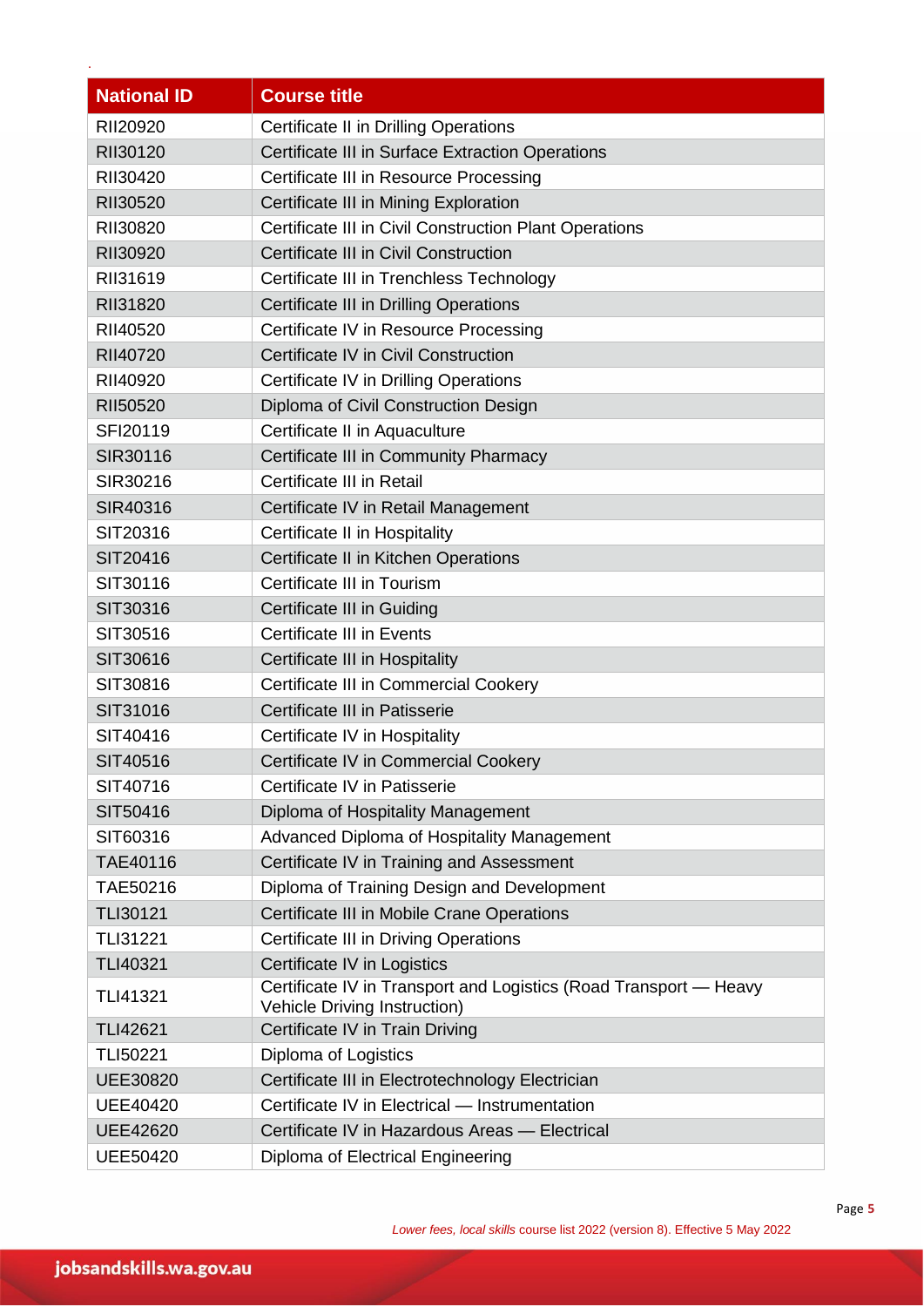| <b>National ID</b> | <b>Course title</b>                                     |
|--------------------|---------------------------------------------------------|
| UEE50520           | Diploma of Electronics and Communications Engineering   |
| UEE62120           | Advanced Diploma of Engineering Technology — Electrical |

| State ID**  | <b>Pre-apprenticeship title</b>                                 |
|-------------|-----------------------------------------------------------------|
| AA40        | Plumbing Pre-apprenticeship                                     |
| AA47        | Mechanical Refrigeration and Airconditioning Pre-apprenticeship |
| AA48        | Mechanical — Plant Mechanic Pre-apprenticeship                  |
| AA49        | Mechanical Fitter and Machinist Pre-apprenticeship              |
| AA50        | Heavy Fabrication Pre-apprenticeship                            |
| AA52        | Light Fabrication Pre-apprenticeship                            |
| AA53        | <b>Engineering Electrical Pre-apprenticeship</b>                |
| AC29        | <b>Automotive Electrical Pre-apprenticeship</b>                 |
| AC33        | Light Vehicle Servicing Pre-apprenticeship                      |
| AC34        | Heavy Vehicle Servicing Pre-apprenticeship                      |
| <b>AC40</b> | Brick and Blocklaying Pre-apprenticeship                        |
| AC43        | Solid Plastering Pre-apprenticeship                             |
| <b>AC44</b> | Wall and Ceiling Lining Pre-apprenticeship                      |
| AC45        | Wall and Floor Tiling Pre-apprenticeship                        |
| <b>AC42</b> | Painting and Decorating Pre-apprenticeship                      |
| <b>AC41</b> | Carpentry and Joinery Pre-apprenticeship                        |
| <b>AC54</b> | Electrotechnology Pre-apprenticeship                            |

| <b>State ID</b> | <b>Skill set title</b>                                    |
|-----------------|-----------------------------------------------------------|
| AE278           | Green Jobs - Safety Skill Set                             |
| AE619           | Green Jobs - Seed Collection Skill Set                    |
| AE620           | Green Jobs - Weed Control and Plant Propagation Skill Set |
| AE368           | Coded Welding Flux Cored Arc Skill Set                    |
| AE369           | Coded Welding Gas Tungsten Arc Skill Set                  |
| AE370           | Coded Welding Manual Metal Arc Welding (Pipe) Skill Set   |
| AE371           | <b>Fluid Power Skill Set</b>                              |
| AE372           | <b>Welding Supervisor Skill Set</b>                       |
| AE373           | Advanced CAD/CAM/CNC Operations Skill Set                 |
| AE374           | <b>CNC Operations Skill Set</b>                           |
| AE375           | <b>Customer Service Skill Set</b>                         |
| AE379           | Work in Agriculture Skill Set                             |
| AE380           | <b>Commercial Kitchen Skill Set</b>                       |
| AE381           | <b>Hospitality Service Skill Set</b>                      |
| AE618           | Work in Community Care Skill Set                          |
| AE384           | Provide Individual Support Skill Set                      |
| AE386           | Work Safety in Construction Skill Set                     |
| AE387           | <b>Broadacre Harvest Operations Skill Set</b>             |